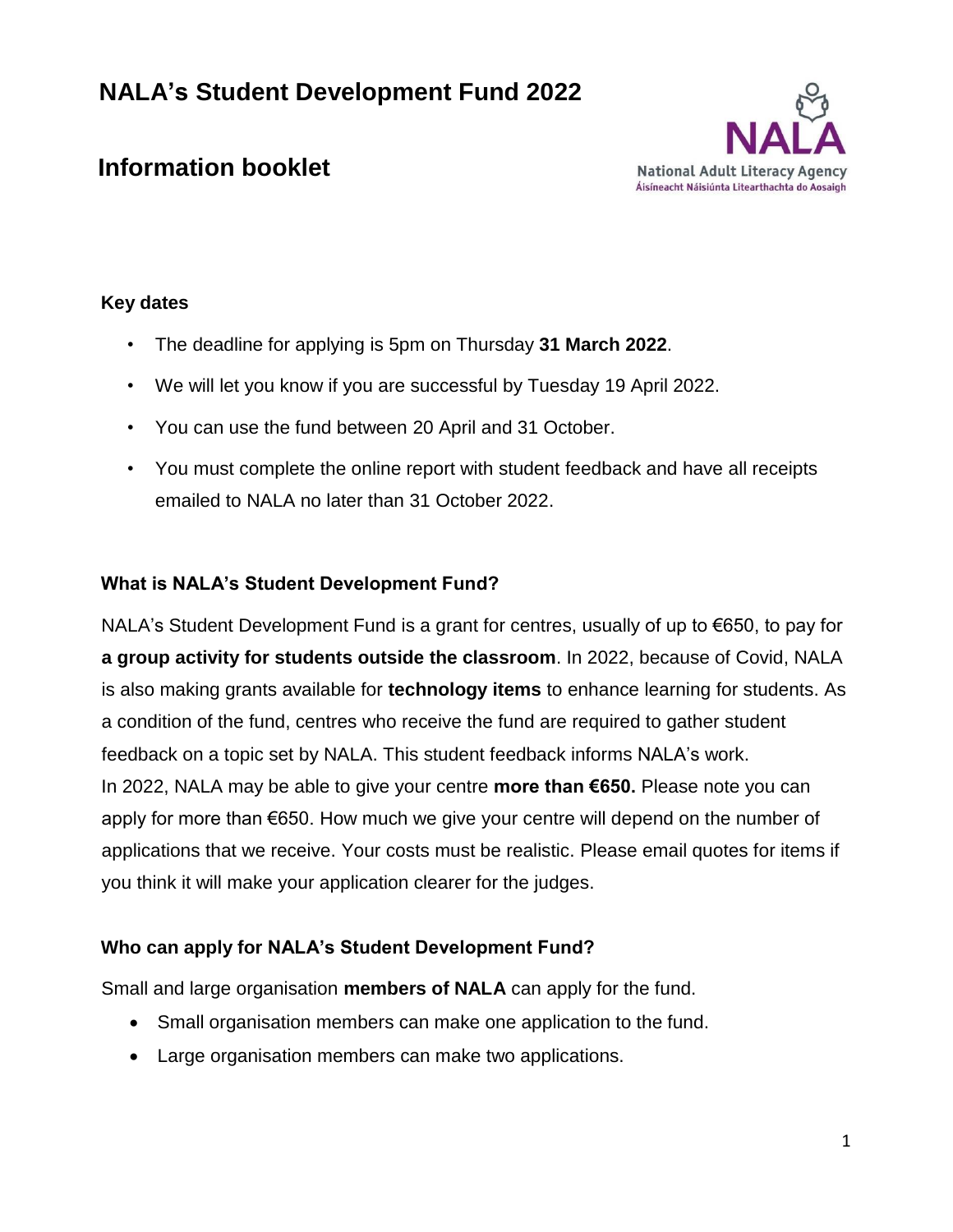If your organisation is not already a member, please [join NALA here](https://www.nala.ie/become-a-member/) with a credit card **before you apply** for the Fund. If you need an invoice before paying for membership, please fill in the form at the link above and request an invoice at the payment section. You can pay once you have received the invoice.

## **Organising activity and the Covid-19 pandemic**

It is up to your centre to ensure that any activity you organise complies with the Government guidelines. See<https://www.gov.ie/en/> for updates.

## **For ideas on what to do with the Fund:**

See page 6 of the ["NALA Student Development Fund Annual Report 2021"](https://www.nala.ie/publications/nala-student-development-fund-annual-report-2021/) for a list of what centres did in 2021.

As well as making the fund available for non-tuition group activities, again in 2022 (like in 2021) NALA is making the fund available for centres to buy technology items. The idea is that any technology items can be used or borrowed by students from your centre. Any items purchased will remain the property of the centre after you buy them with the Fund. Technology can be bought provided you have consulted with students and your wider organisation. Please tell us in your application why you have chosen the particular technology and how you think it will benefit students. Also, please outline what agreements you have in place for loaning equipment to students and how the equipment will be incorporated into the centre's asset register.

## **How do I apply for NALA's Student Development Fund?**

Read this booklet in full. Then apply for the fund by filling in this **[online form](https://forms.gle/BL1LxH2fDUfAnecG7) by 31 March**.

#### **If I have a question, who should I contact?**

If you have a question, email Margaret Murray, Student and Membership Officer, NALA on [mmurray@nala.ie](mailto:mmurray@nala.ie) or telephone Margaret on 01 412 7928.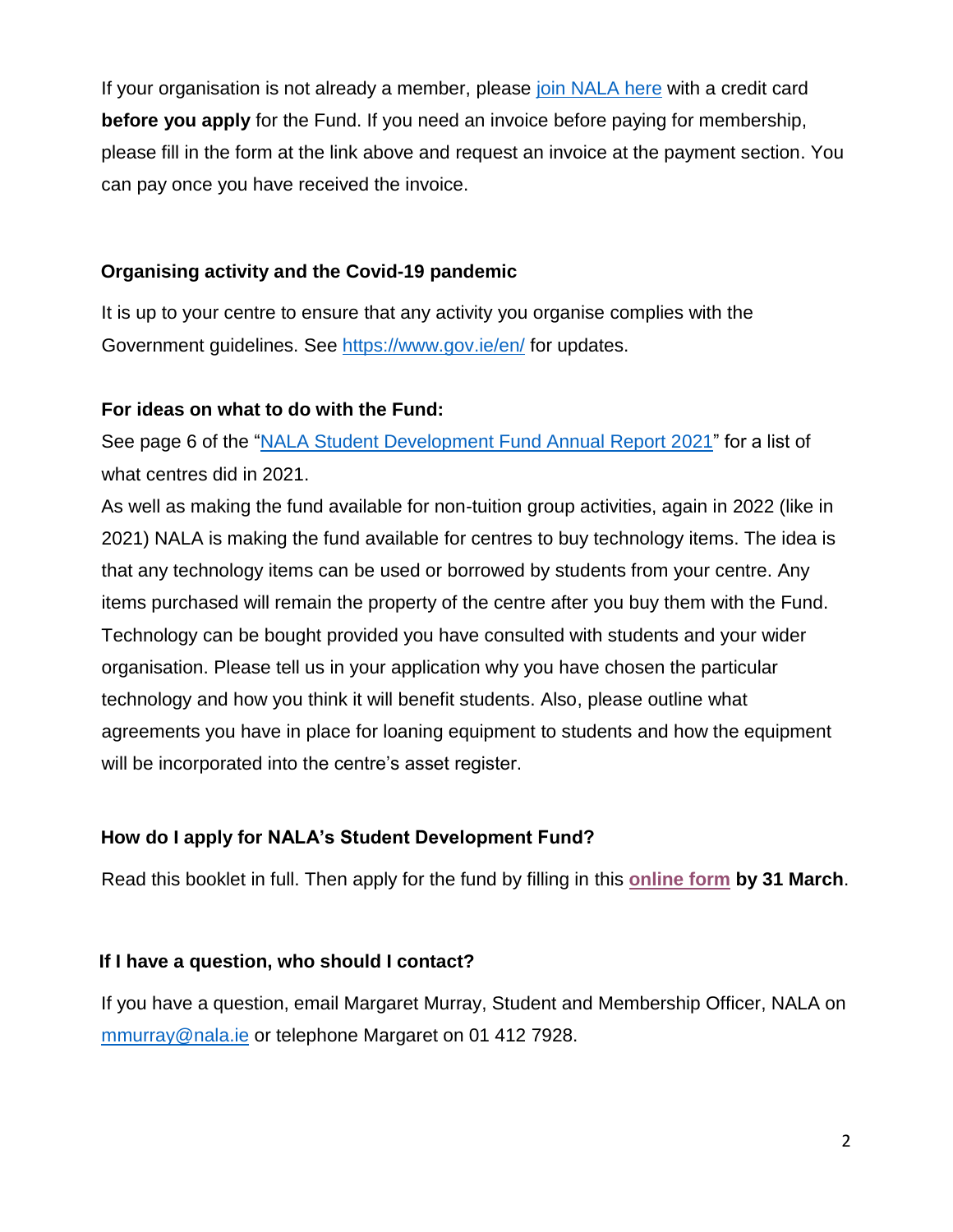#### **What are the criteria for the fund?**

There are **eight** criteria for getting the fund. Each one is explained below:

## **1. Support students who are improving their literacy and numeracy skills**

The fund must be used for an activity or equipment that supports students who are improving their literacy and numeracy skills **on courses that are pitched at up to and including Level 4 (not beyond Level 4).** Students can be in one-toone or group tuition. They may be improving their literacy as part of another programme. For example, on a Return to Education, family learning, health and well-being, community education, Intensive Tuition in Adult Basic Education (ITABE), VTOS or Youthreach programme.

## **2. Have a strong student development focus**

The fund should be used for activities that have a **strong student development focus**. Students should be involved in organising and deciding the activity. The activity itself should be empowering for students. You tell us in your application how you will ensure students hear about the activity or event and know they can take part. In the case of you applying for new equipment, tell us the arrangement you have in place for borrowing equipment. Also tell us any other points of interest. For example, if you are targeting a hard to reach group or why a particular activity or piece of equipment was chosen.

## **3. Consult with your wider organisation to put together the application**

SOLAS, the further education and training authority, gives NALA the Student Development Fund. They prefer an Education and Training Board (ETB) wide approach to be taken to the fund, rather than each centre applying without discussing it with other services. If your centre is not attached to an ETB confirm that you have discussed the application with the manager of your centre (if you are not the manager yourself).

#### **4. Hold the activity or spend the fund between 20 April and 31 October 2022**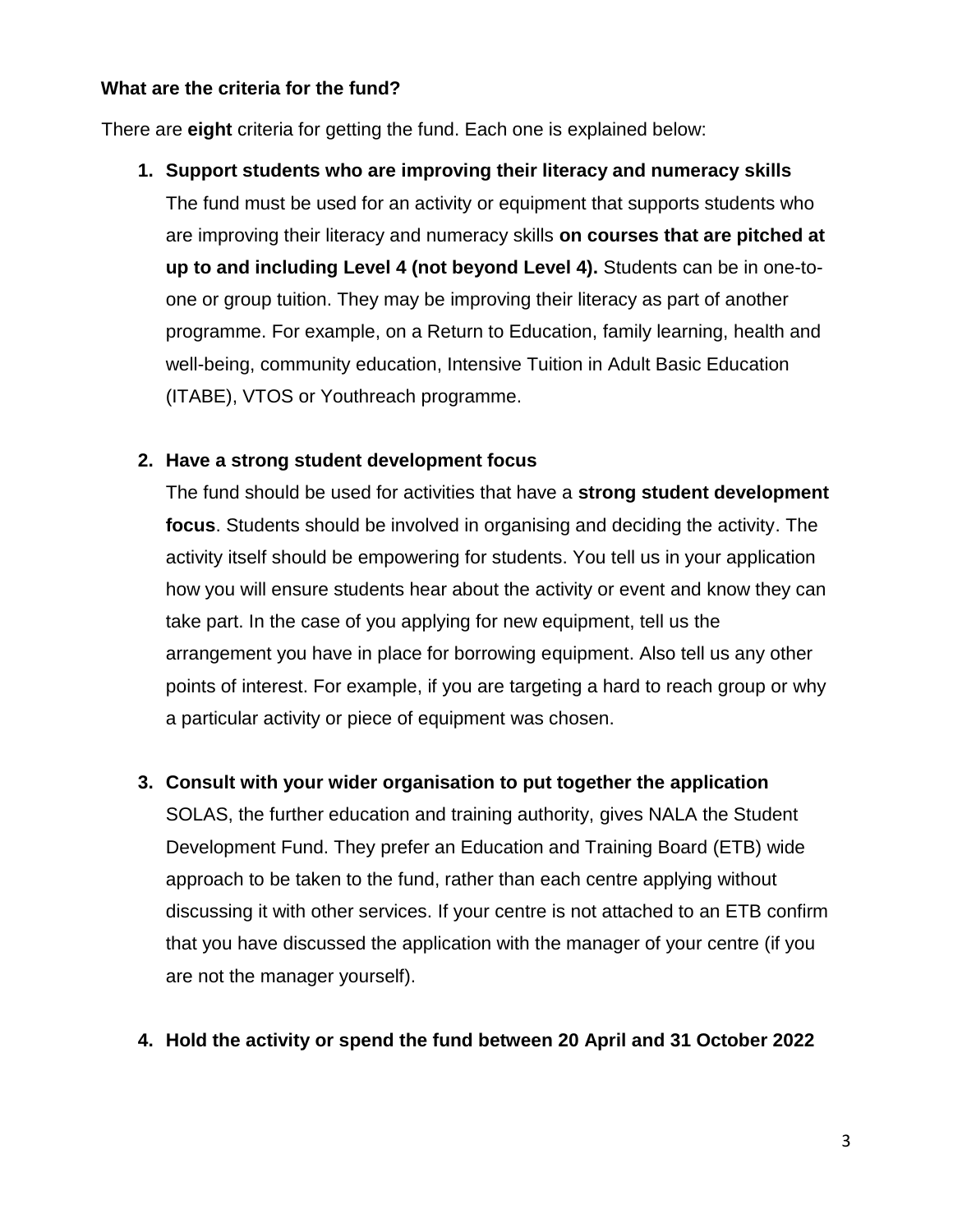The fund must be used for an activity that takes place between Wednesday 20 April and Monday 31 October 2022. With this fund, NALA cannot fund something that has already taken place or has already been bought.

#### **5. Be clear about what activity you want to do**

It is better for us that you have a clear idea what activity you will do. For example, if you say you want to go on a cultural trip that is vague and will not be clear. If you say you want to go to a specific place then it is clearer to us what exactly we would be giving the funding for. You also need to have realistic costs. In the case of equipment the more precise you are about what you would like to buy the better. You can change your idea later but only if you have agreed the change with NALA - see note on changes below (page 7). We look at the cost per student to consider value for money.

## **6. Agree to give a report to NALA after the event has taken place**

If you receive the fund, you must give NALA a report on how the fund was used, and student feedback (see next point) and provide receipts for all expenses. You can include photos. However **only include photos of students, when each student in the photo, has given you permission** for the photos to be **published in NALA publications**. We may publish photos in our annual report, our Literacy Matters magazine, on our **website** or on our **Facebook page**.

## **7. Gather student feedback on topics**

Centres that receive the fund must provide NALA with students' feedback. We will let you know the topic when we let you know your application has been successful.

You will need to **set aside one hour to gather the feedback**, most likely through a separate online session with students. You need to **summarise the feedback** before sending it into NALA. Student feedback is very important to NALA as it is one of the ways we hear directly from adults with literacy and numeracy difficulties. The feedback will be used to inform NALA's work. We share the feedback with our members and other stakeholders like SOLAS and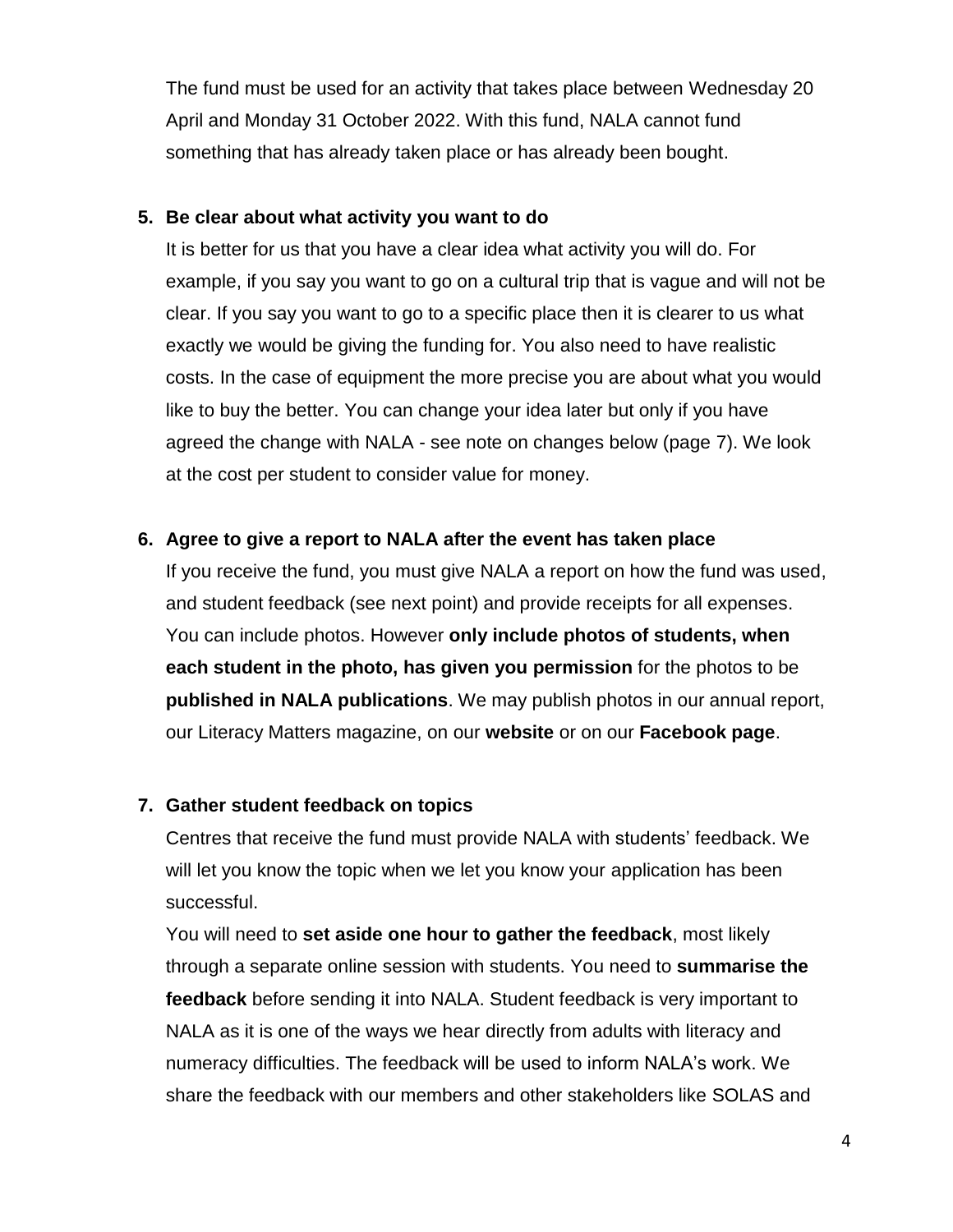Education and Training Boards Ireland. If your application is successful, we will send more information about gathering the feedback.

# **8. Promote the fund with students, and others**

Recipients of the fund must inform students that:

- NALA's Student Development Fund paid for the activity or equipment.
- NALA is a membership organisation and students can join online for free. Recipients of the fund must acknowledge that the activity was supported by the fund in online or offline articles that you write.

# **How does NALA decide who receives NALA's Student Development Fund?**

Three judges - a student representative from NALA's Student Subcommittee, an Adult Literacy Organisers' Association (ALOA) representative and a NALA member of Staff mark each application according to criteria set out above. Each application is scored out of 100 points as follows:

| <b>Criteria</b>                                                           | <b>Maximum</b> |
|---------------------------------------------------------------------------|----------------|
|                                                                           | points to be   |
|                                                                           | awarded        |
| 1. The application supports people improving their literacy and           | 10 points      |
| numeracy skills.                                                          |                |
| 2. Students were involved in deciding what to apply for (how you          | 10 points      |
| consulted with students).                                                 |                |
| 3. The centre consulted with their wider organisation (for example        | 10 points      |
| ETB or Manager).                                                          |                |
| 4. It is clear from the application what NALA would be funding (What      | 20 points      |
| you plan to do with the fund).                                            |                |
| 5. The application promotes student development.                          | 10 points      |
| 6. It is clear how students will hear about the event and get the         | 10 points      |
| chance to take part. In the case of equipment, it is clear how it will be |                |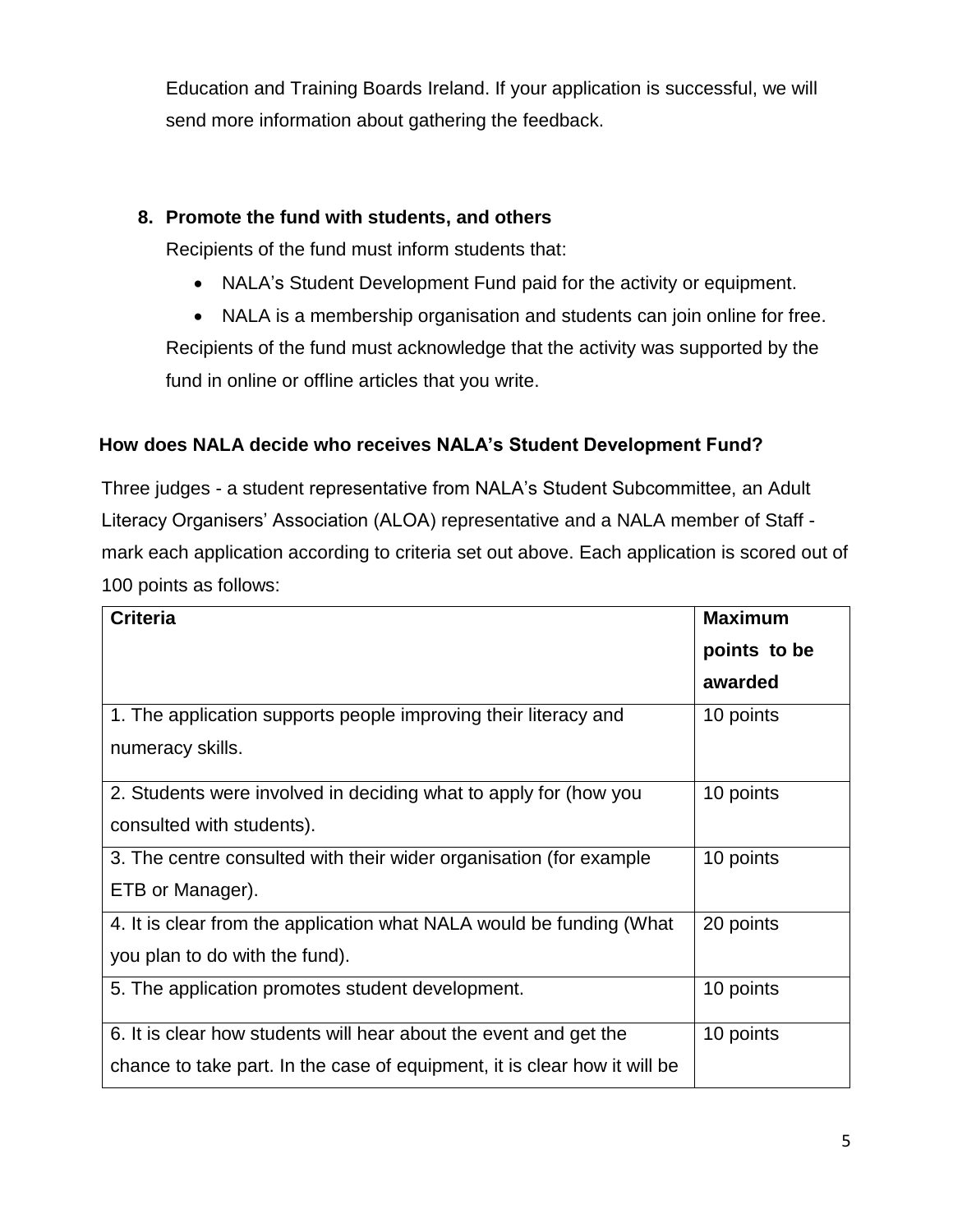| decided which students can use the equipment and how it will remain  |           |
|----------------------------------------------------------------------|-----------|
| a resource for the centre.                                           |           |
| 7. Costs are provided and value for money is shown.                  | 20 points |
| 8. Any other points of interest that NALA would want to support (for | 10 points |
| example targeting a disadvantaged group or a really interesting      |           |
| project).                                                            |           |

How NALA awards an actual amount is based on how well the application met the criteria and it may depend on the number of applications NALA receives. For example, if we receive 80 excellent applications the amount of funding will not stretch to give all applications €650 or higher amounts. The criteria above are evenly applied and then we see how many applications we can support, and to what level.

# **If my application is successful, how do I draw down the money?**

- **You pay for the event, or equipment, first.** NALA reimburses you later.
- When we let you know your application is successful we will send you a link to the online report you will have to fill in by Monday 31 October 2022.
- As soon as you have finished your event and gathered feedback, you can fill in the online report and email your receipts for costs to NALA.
- NALA must receive **your online report, including student feedback on topics, and all receipts** for costs no later than the close of business on Monday **31 October 2022**. NALA's accounts run from January to December. Anyone that sends reports to NALA after this date will not be paid the fund.
- When we receive your completed report, we check it has all that is required. Then we lodge the money into your organisations' account. Payments cannot be paid into an individual's account, only organisations' accounts.